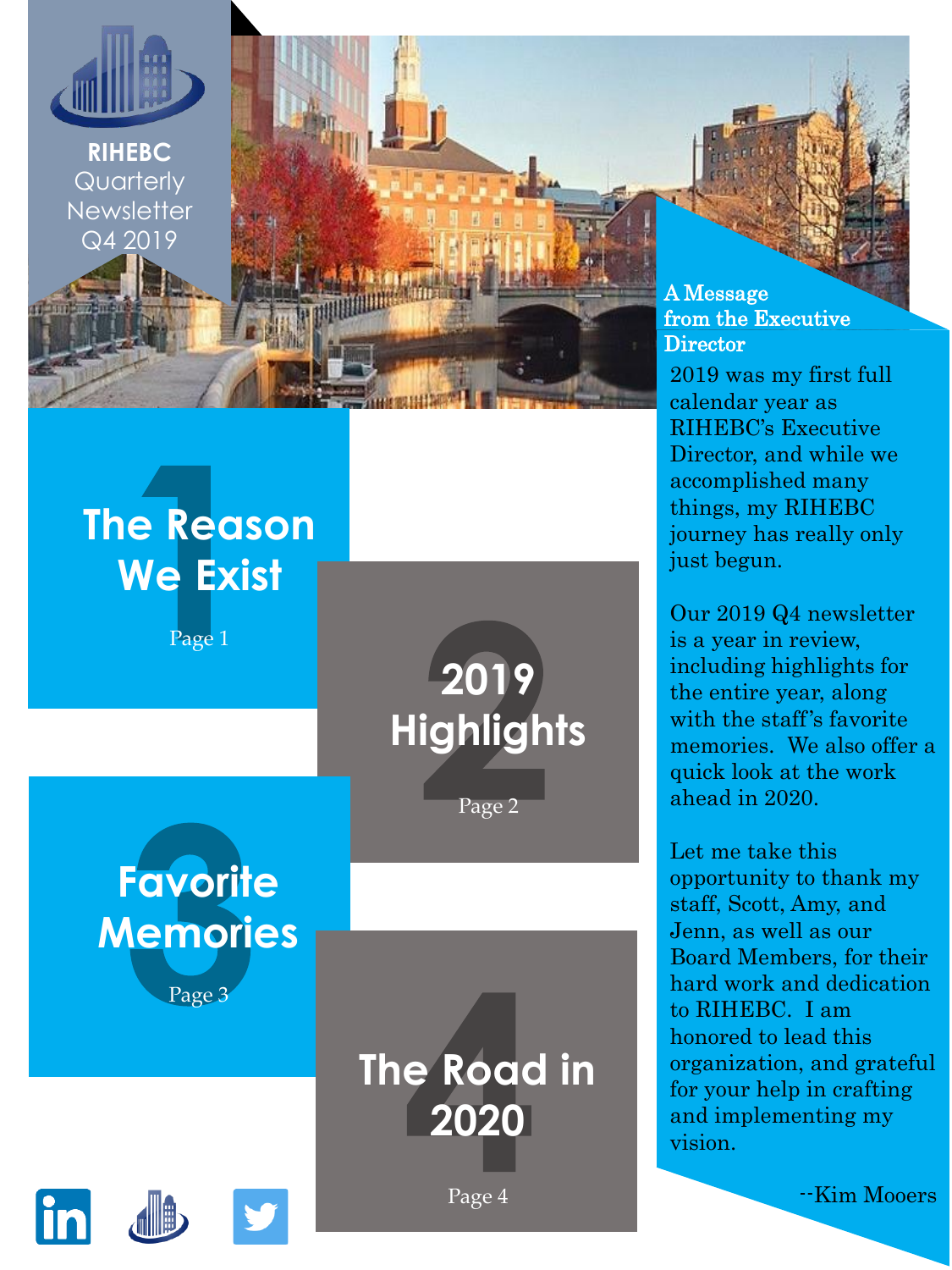# **The Reason for The Reason for<br>RIHEBC**



#### Fourth Quarter Bond Issues



10/4/19 – Compass School, Series 2019: \$3,850,000 – Finance the conversion of a **ASS** historic barn into a middle school



11/27/19 – Roger Williams University, Series 2019: \$14,518,000 – Refinance the University's 2013A bond issue



11/1/19 – HopeHealth Hospice & Palliative Care, Series 2019: \$11,000,000 – Refund \$8 million in RIHEBC debt, finance the expansion of the Inpatient Hospice unit, finance general improvements to the 1085 N. Main Street property



12/6/19 – Bryant University, Series 2019: \$17,300,000 – Finance the acquisition, construction, renovation, expansion, equipping and/or furnishing of various University facilities.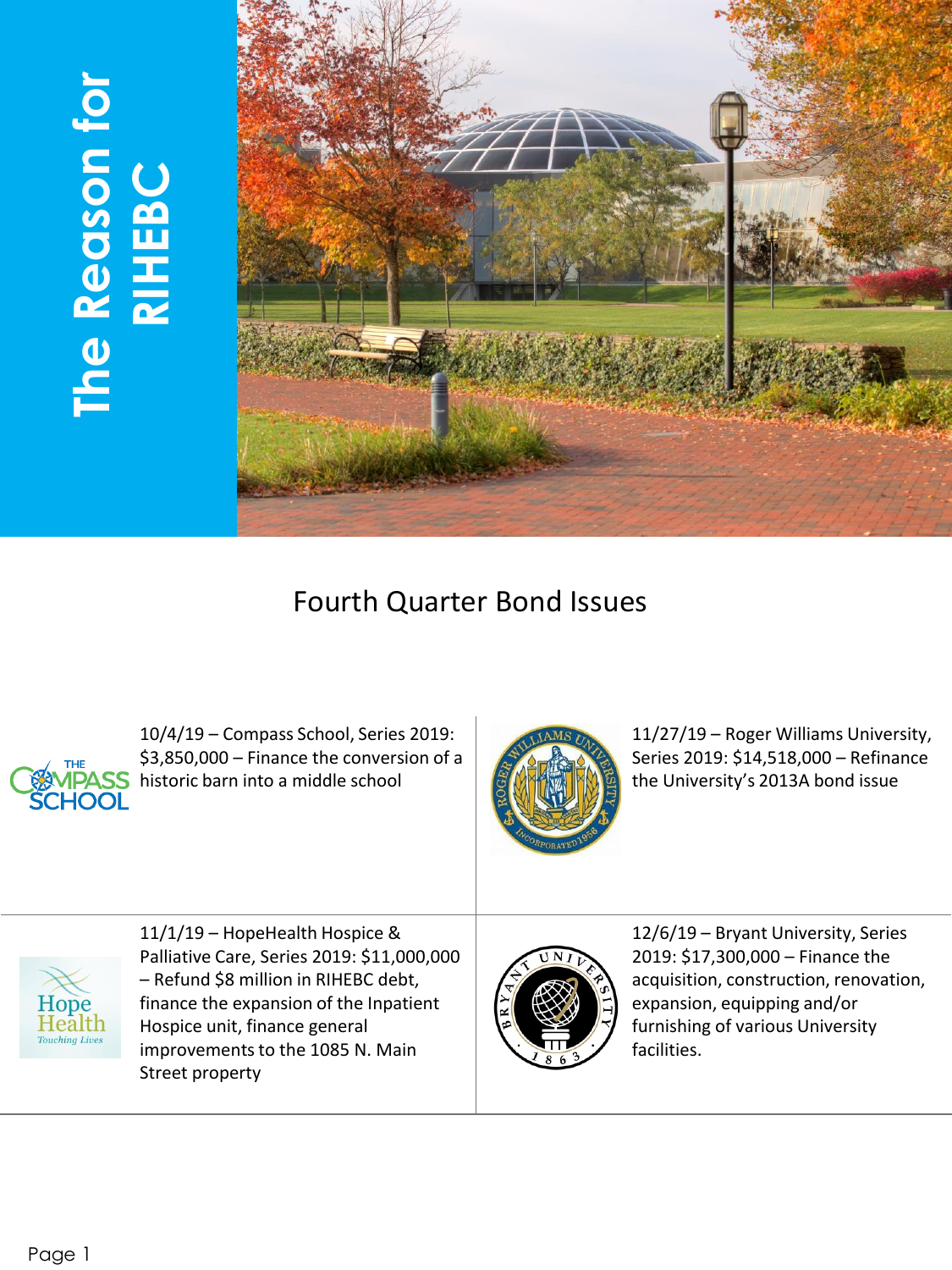Six bond issues were for new borrowers

RIHEBC collaborated with the SBA to distribute \$51.5 million in Housing Aid to 29 communities

7 were private education, 5 were charter schools, 5 were public schools, and 1 was healthcare

Five charities were featured at Board Meetings providing significant contributions to these local charities

> RIHEBC/Office of the General Treasurer inaugural borrower conference

#### 2019 Highlights

RIHEBC closed 16 bonds with a total par amount of \$236.1 million

Broadened borrower choice regarding bond counsel and financial advisory firms

\$5.4 million in SBA capital fund grants to 30 communities

\$14.1 million in Pay-go grants to 19 communities

Toured amazing RIHEBCfinanced projects, such as Barrington Middle School, Meeting Street School, Trinity Academy for the Performing Arts

Instituted RIBlog and Newsletter

Began holding quarterly staff outings for team building and morale

Page 2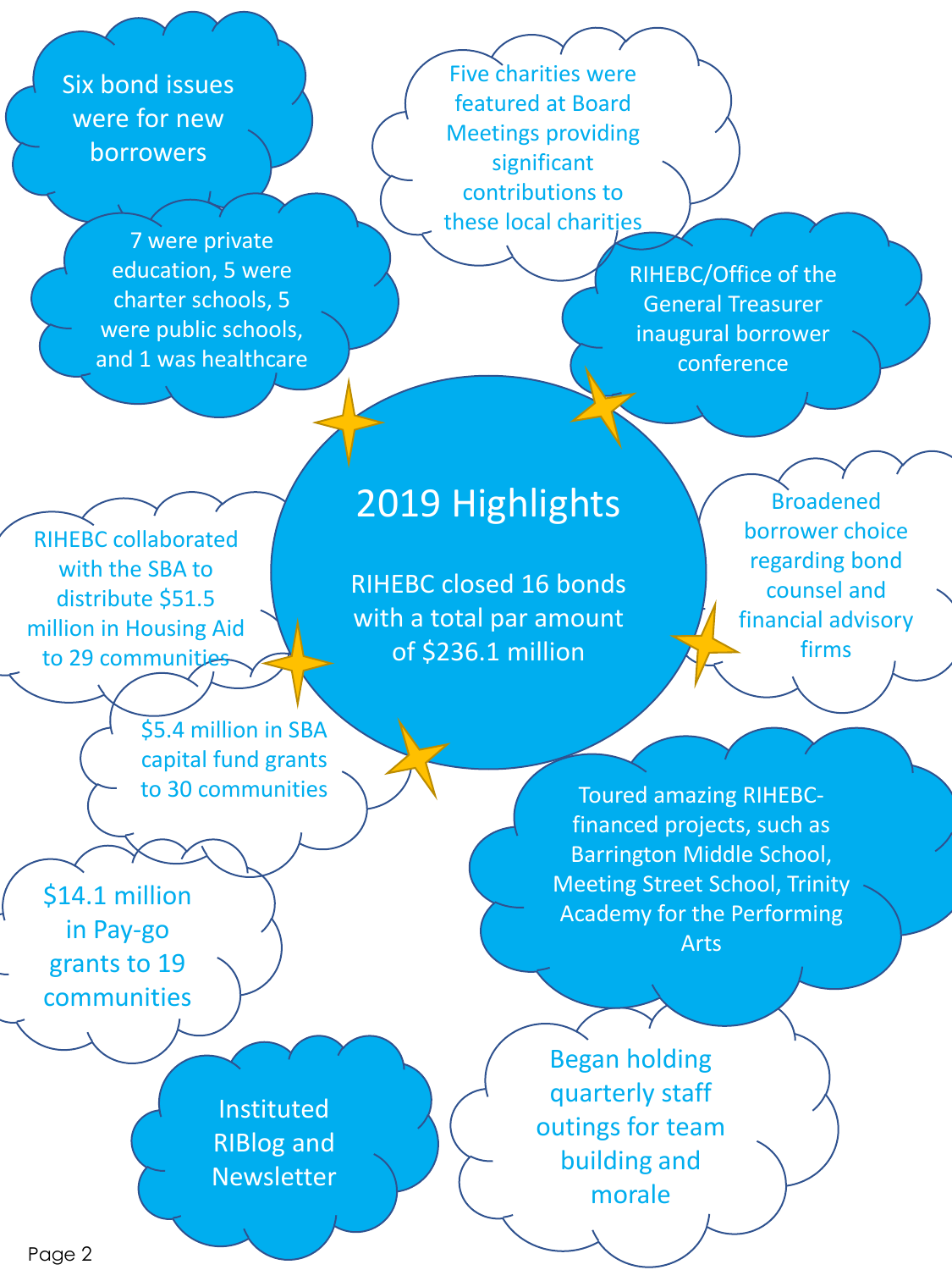### **Favorite 2019** Memories



Kim: Like a few members of my team, my favorite memory of 2019 is our very first borrower conference where an amazing line up of presenters came together to update and educate our borrowers and business partners on important topics in public finance. While this day was also one of my most embarrassing (see Scott's favorite memory), I was proud to get right back up and move the conference along! The show must go on! Coming in close second to borrower conference day was my tour of the RISD student housing construction site. Donning a safety helmet, vest and, thank goodness, sensible shoes, I was given an amazing tour of this construction project as it was underway!



Scott: My favorite memory was co-hosting the joint municipal training conference along with the Department of the Treasury. It was great to interact with the attendees from the various cities and towns while providing this venue for education on various trends in public financing…and who could forget Kim throwing herself to the ground in excitement during one of the presentations!

Jenn: My favorite memories of 2019 were our first team outing day where we played board games and enjoyed Chipotle, touring Trinity Academy for the Performing Arts, and our holiday reception! I love to mingle and catch up with our clients and business partners!



Amy: My favorite memories of 2019 were touring Blackstone Valley Prep and our holiday reception! Being able to talk to everyone and see what our clients have accomplished with our help is great!